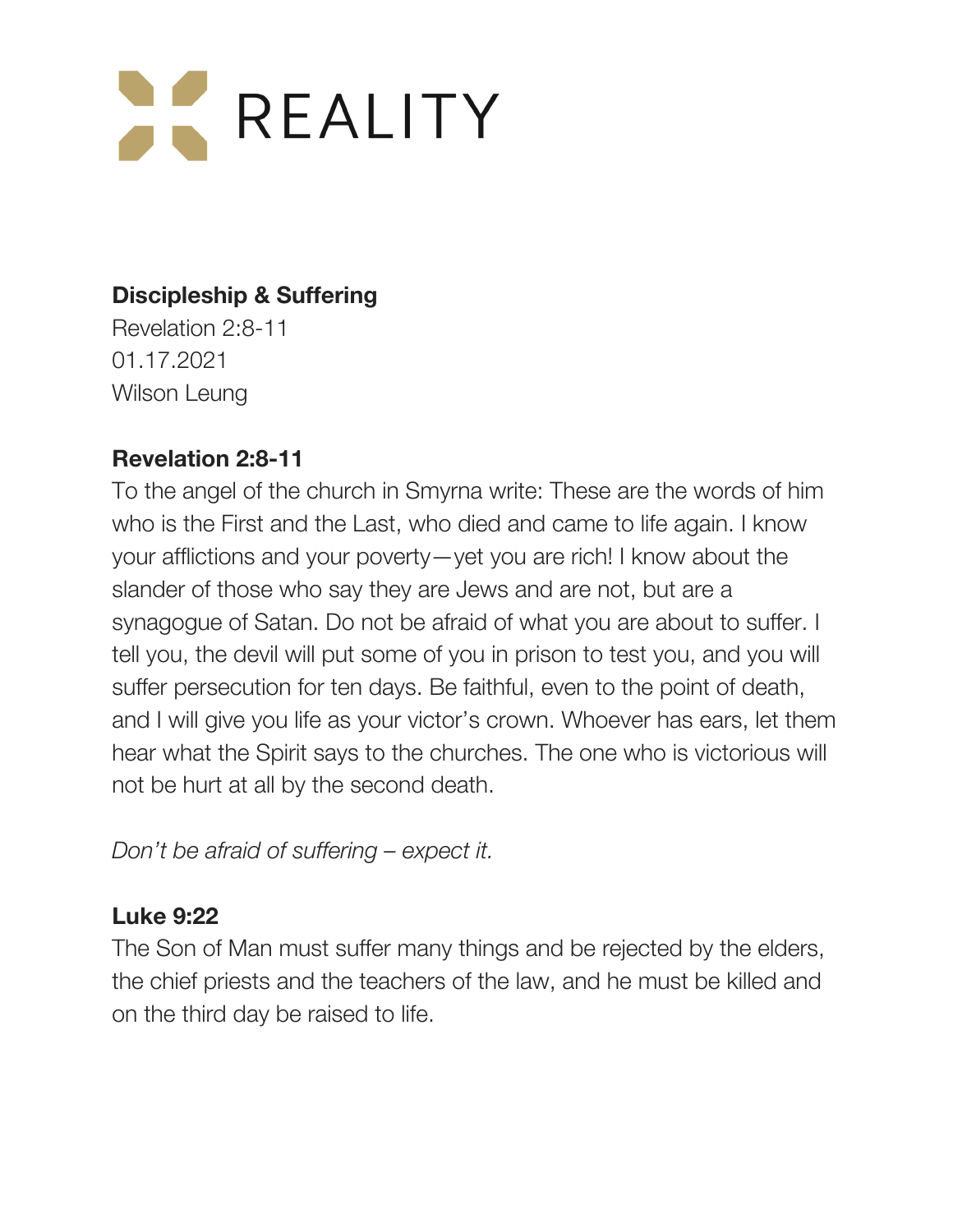#### **Luke 9:23**

Then he said to them all: "Whoever wants to be my disciple must deny themselves and take up their cross daily and follow me."

## **Revelation 2:10**

Do not be afraid of what you are about to suffer. I tell you, the devil will put some of you in prison to test you, and you will suffer persecution for ten days.

# **Revelation 2:10**

Behold the devil is about to throw some of you into prison, so that you will be tested…

"to allow evils upon one in order to prove his character and the steadfastness of his faith"

## **James 1:2-4**

Consider it pure joy, my brothers and sisters, whenever you face trials of many kinds, because you know that the testing of your faith produces perseverance. Let perseverance finish its work so that you may be mature and complete, not lacking anything.

*Jesus knows our suffering and invites us into intimacy.*

"I tend to write as a means of confronting my own doubts. My book titles—*Where Is God When It Hurts*, *Disappointment with God*—betray me. I return again and again to the same questions, as if fingering an old wound that never quite heals. Does God care about the misery down here? Do we really matter to God? I went through it slowly, page by page. In the Old Testament, I found myself identifying with those who